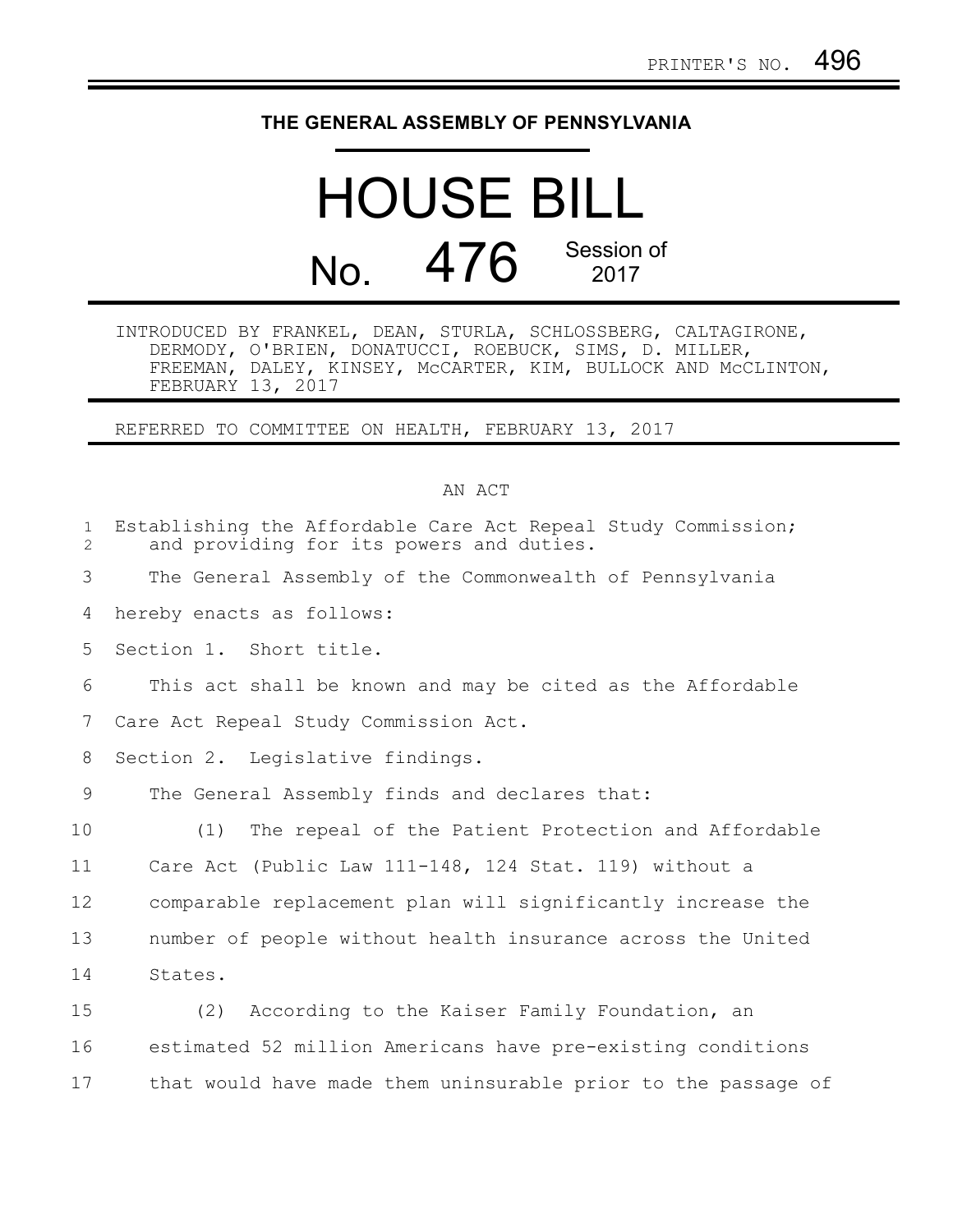the Affordable Care Act. 1

(3) The Congressional Budget Office (CBO) estimates that repealing the Affordable Care Act's individual mandate while leaving market reforms in place will increase the number of uninsured individuals by 18 million in the first full year after repeal. 2 3 4 5 6

(4) This increase in the number of uninsured individuals rises to 27 million after elimination of the Affordable Care Act's Medicaid expansion and subsidies, ultimately reaching 32 million individuals by 2026. 7 8 9 10

(5) Premiums in the nongroup market would increase up to 25% by the first year following the repeal when compared to current law and would double by 2026 after marketplace subsidies are eliminated. 11 12 13 14

(6) CBO finds that nearly 60 million people under 65 years of age could be uninsured in 2026 if the Affordable Care Act is repealed, compared with 28 million currently without insurance. 15 16 17 18

(7) The American Hospital Association recently found that repealing the Medicaid expansion, premium tax credits, cost-sharing subsidies and penalties under the Affordable Care Act would result in a \$165.8 billion loss in hospital net income over the 2018 to 2026 period, which could hurt rural hospitals particularly hard. 19 20 21 22 23 24

(8) In this Commonwealth, over 400,000 residents purchased insurance through the federal insurance marketplace in 2016 and approximately 700,000 have signed up for Medicaid expansion under the Affordable Care Act. 25 26 27 28

(9) In the first year of the Commonwealth's Medicaid expansion, over 60,000 newly eligible enrollees accessed 29 30

20170HB0476PN0496 - 2 -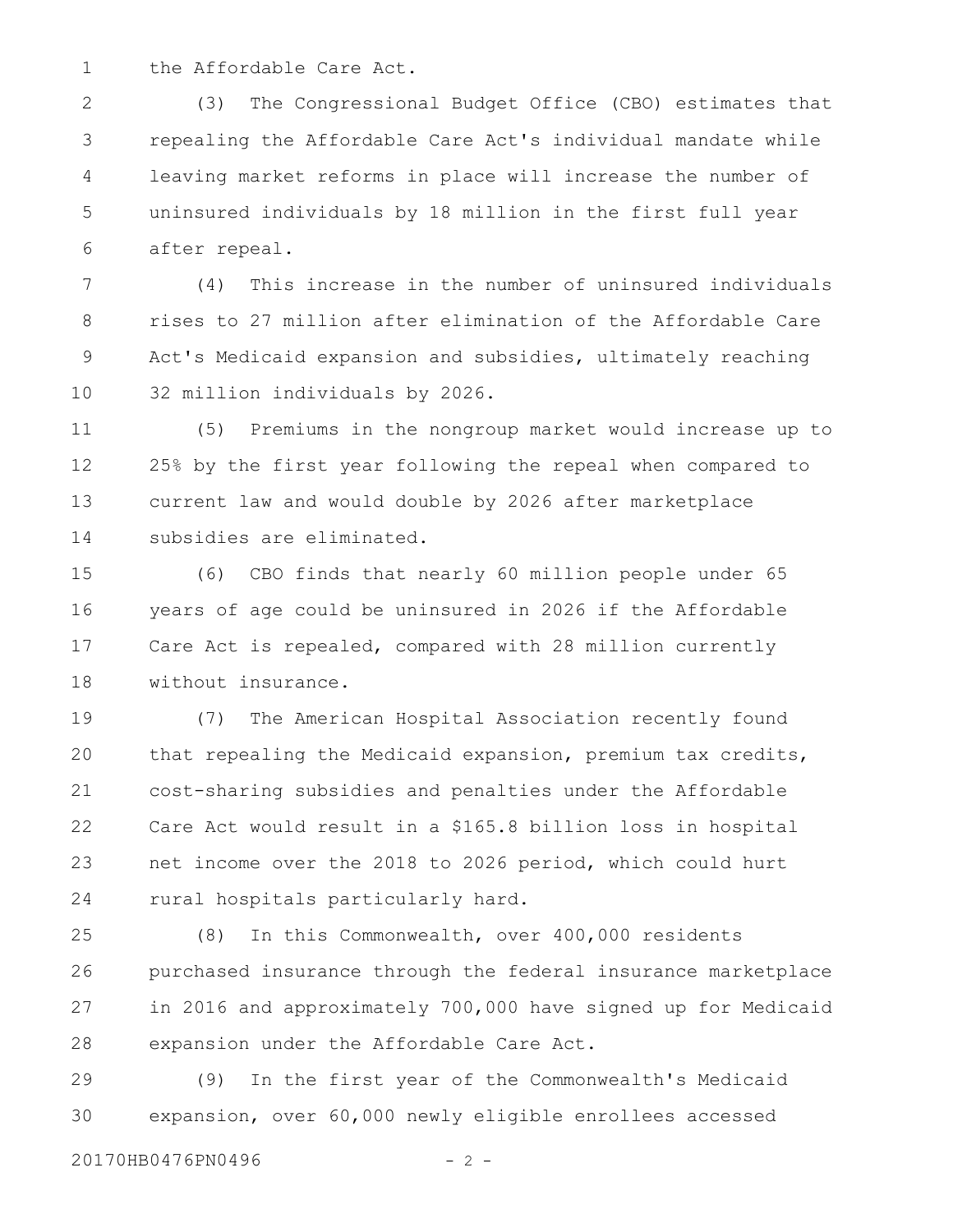essential drug and alcohol treatment. 1

(10) The Commonwealth's uninsured rate has dropped from 10.2% in 2010 to 6.4% in 2015. 2 3

(11) It is only prudent for the Commonwealth to study and create a plan to mitigate any negative effects resulting from full or partial repeal of the Affordable Care Act, address economic impacts, help save lives and protect public health by suggesting and implementing solutions to a potentially broad-scale loss of health care coverage. Section 3. Definitions. 4 5 6 7 8 9 10

The following words and phrases when used in this act shall have the meanings given to them in this section unless the context clearly indicates otherwise: 11 12 13

"Affordable Care Act." The Patient Protection and Affordable Care Act (Public Law 111-148, 124 Stat. 119). 14 15

"Commission." The Affordable Care Act Repeal Study Commission established under this act. 16 17

Section 4. The Affordable Care Act Repeal Study Commission. 18

(a) Establishment.--The Affordable Care Act Repeal Study Commission is established to study and make recommendations to the General Assembly and the Governor with respect to full or partial repeal of the Affordable Care Act and its overall effect on this Commonwealth. 19 20 21 22 23

(b) Membership.--The commission shall consist of the following members: 24 25

(1) The Secretary of Health or a designee. 26

(2) The Secretary of Human Services or a designee. (3) The Secretary of the Budget or a designee. 27 28

(4) The Insurance Commissioner or a designee. 29

(5) The Director of the Independent Fiscal Office or a 30

20170HB0476PN0496 - 3 -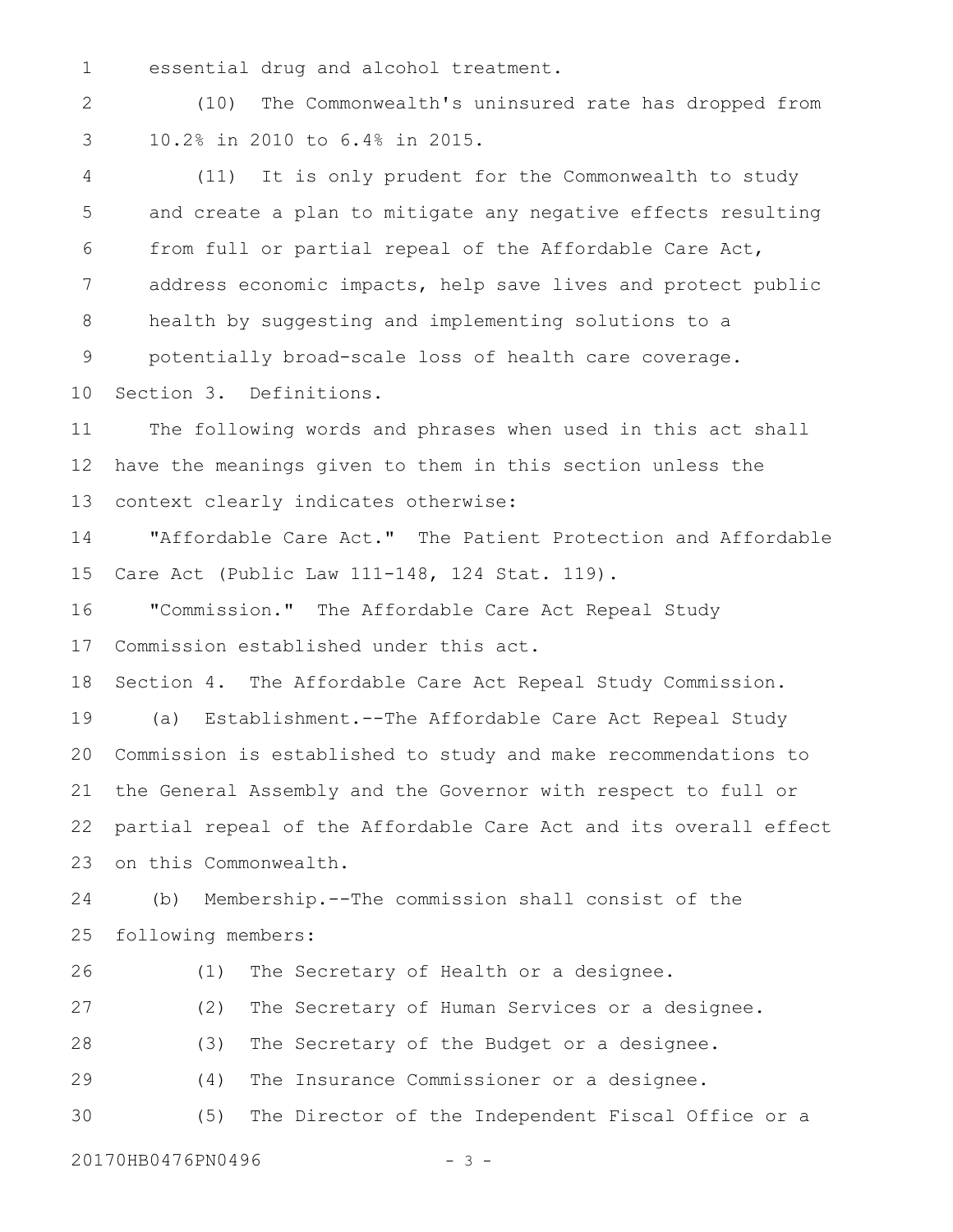designee. 1

(6) Two members appointed by the Governor within 25 days of the effective date of this section, with knowledge and experience in health care finance, hospital administration, insurance markets, health care delivery systems or consumer advocacy. (7) Eight legislative members appointed within 25 days of the effective date of this section as follows: (i) Two individuals appointed by the President pro tempore of the Senate. (ii) Two individuals appointed by the Minority Leader of the Senate. (iii) Two individuals appointed by the Speaker of the House of Representatives. (iv) Two individuals appointed by the Minority Leader of the House of Representatives. (c) Chairperson.--The commission shall appoint a member to serve as chairperson. (d) Quorum.--The physical presence of eight members shall constitute a quorum of the commission. (e) Majority vote required.--Action of the commission shall be authorized or ratified by majority vote of its members. (f) Meetings.-- (1) The commission shall hold its first meeting within 45 days of the effective date of this section, regardless of the status of the appointments. (2) The commission shall hold meetings as necessary but no fewer than six times. (g) Public hearings.-- (1) The commission shall hold public hearings as 2 3 4 5 6 7 8 9 10 11 12 13 14 15 16 17 18 19 20 21 22 23 24 25 26 27 28 29 30

20170HB0476PN0496 - 4 -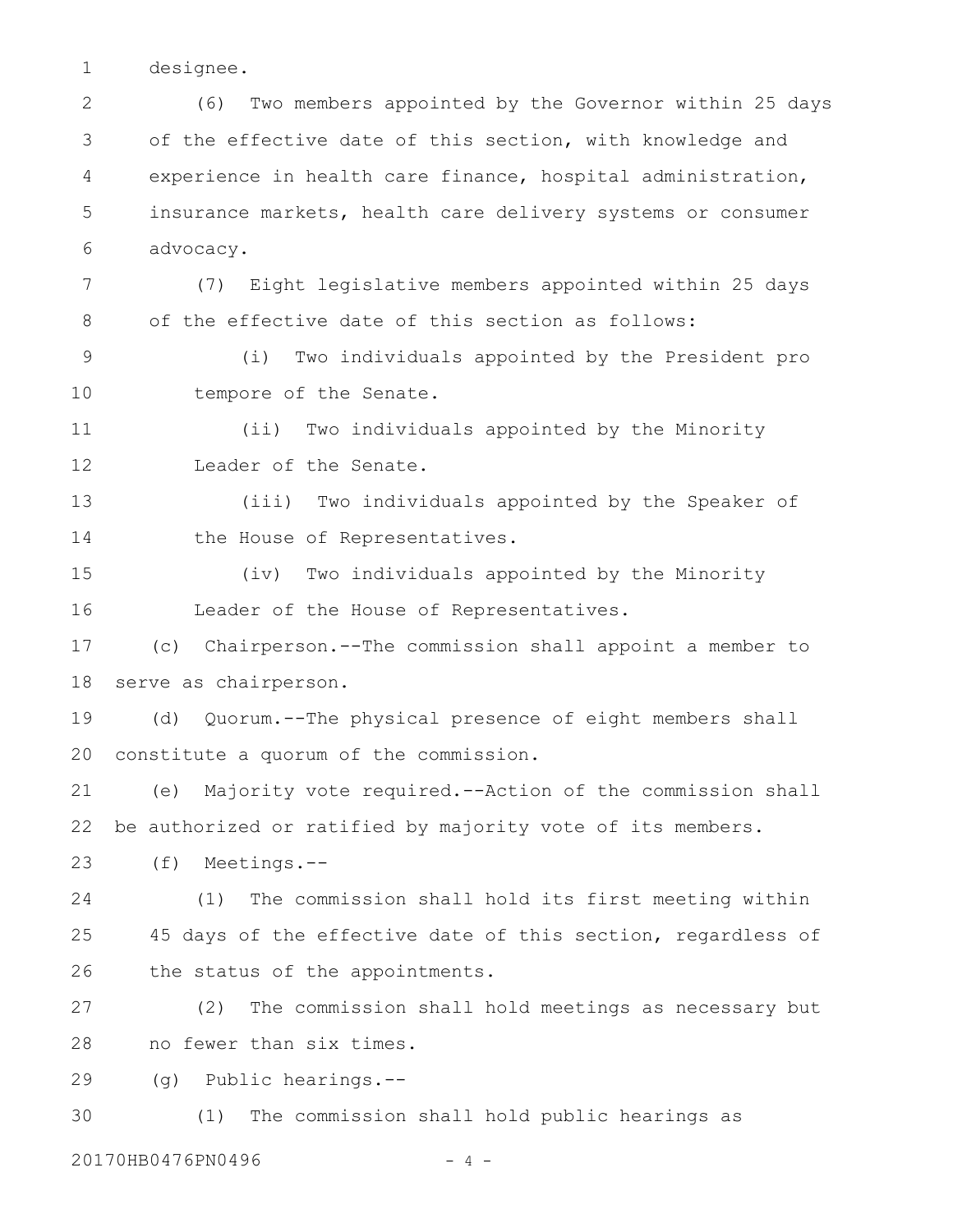necessary to obtain the information required to issue its report. 1 2

(2) A member who is not physically present may participate by teleconference or video conference. 3 4

(h) Compensation prohibited.--Members of the commission shall not receive compensation, but shall be reimbursed for reasonable and necessary expenses incurred in their service on the commission. 5 6 7 8

(i) Intergovernmental cooperation.--The General Assembly, in cooperation with the Department of Health, the Insurance Department, the Department of Human Services, the Office of the Budget and the Independent Fiscal Office, shall provide administrative support, relevant information or other assistance as needed to the commission. 9 10 11 12 13 14

(j) Expiration.--The commission shall expire upon release of the report identified in section 5. 15 16

Section 5. Report. 17

(a) Duty to issue.--Within six months of the commission's first meeting, the commission shall issue a report. 18 19

(b) Content.--The report shall include, but not be limited to: 20 21

(1) An assessment of the current and potential effects of any health care coverage loss associated with full or partial repeal of the Affordable Care Act on the residents, public health and economy of this Commonwealth, including what impact repeal would have on individuals accessing drug treatment programs. 22 23 24 25 26 27

(2) An estimate of the possible financial costs and other adverse effects to this Commonwealth, its residents and health care providers associated with full or partial repeal 28 29 30